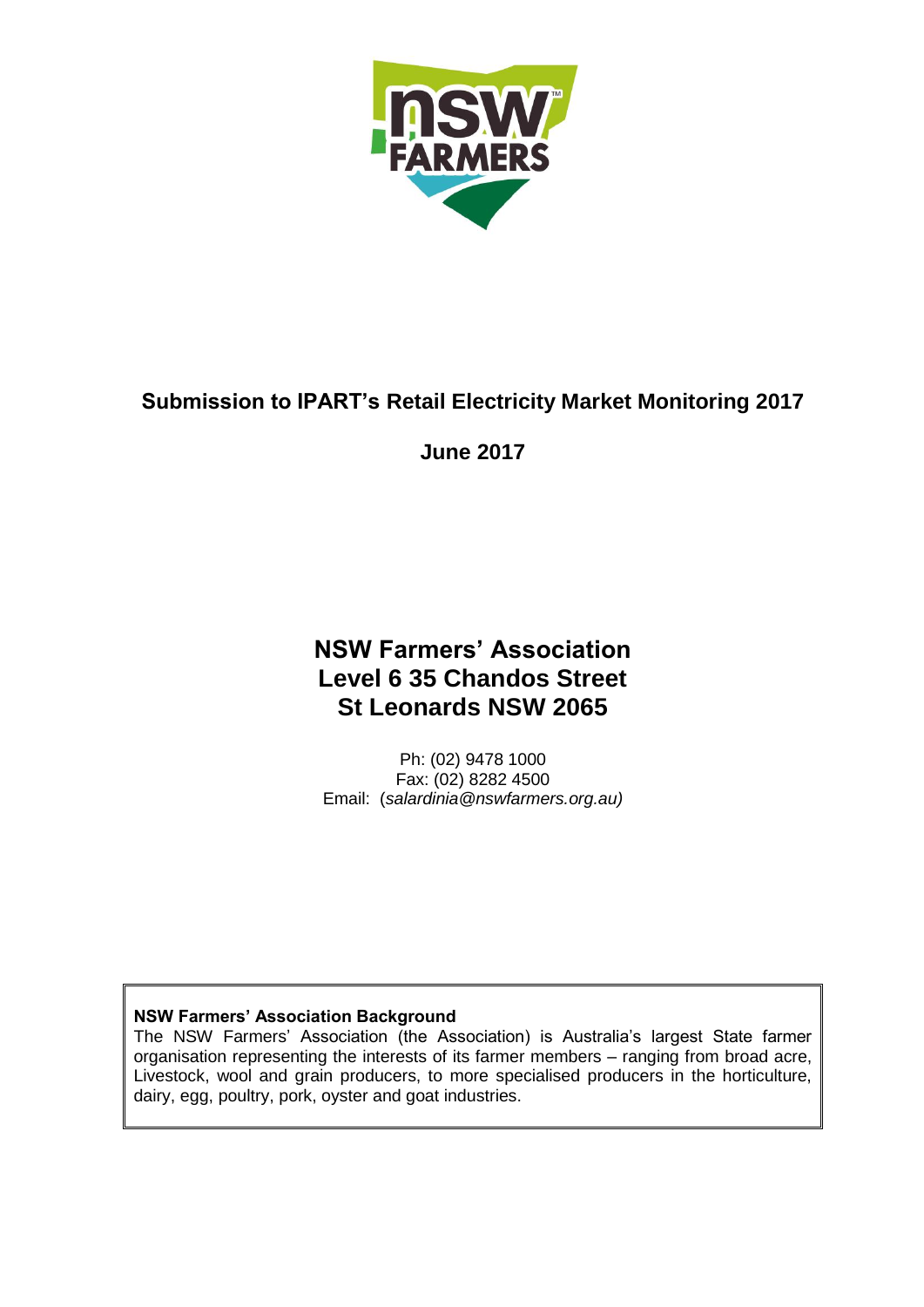

*Submission to IPART's Retail Electricity Market Monitoring 2017*

# **TABLE OF CONTENTS**

| 2. Customer participation as an indicator for competition4 |  |
|------------------------------------------------------------|--|
|                                                            |  |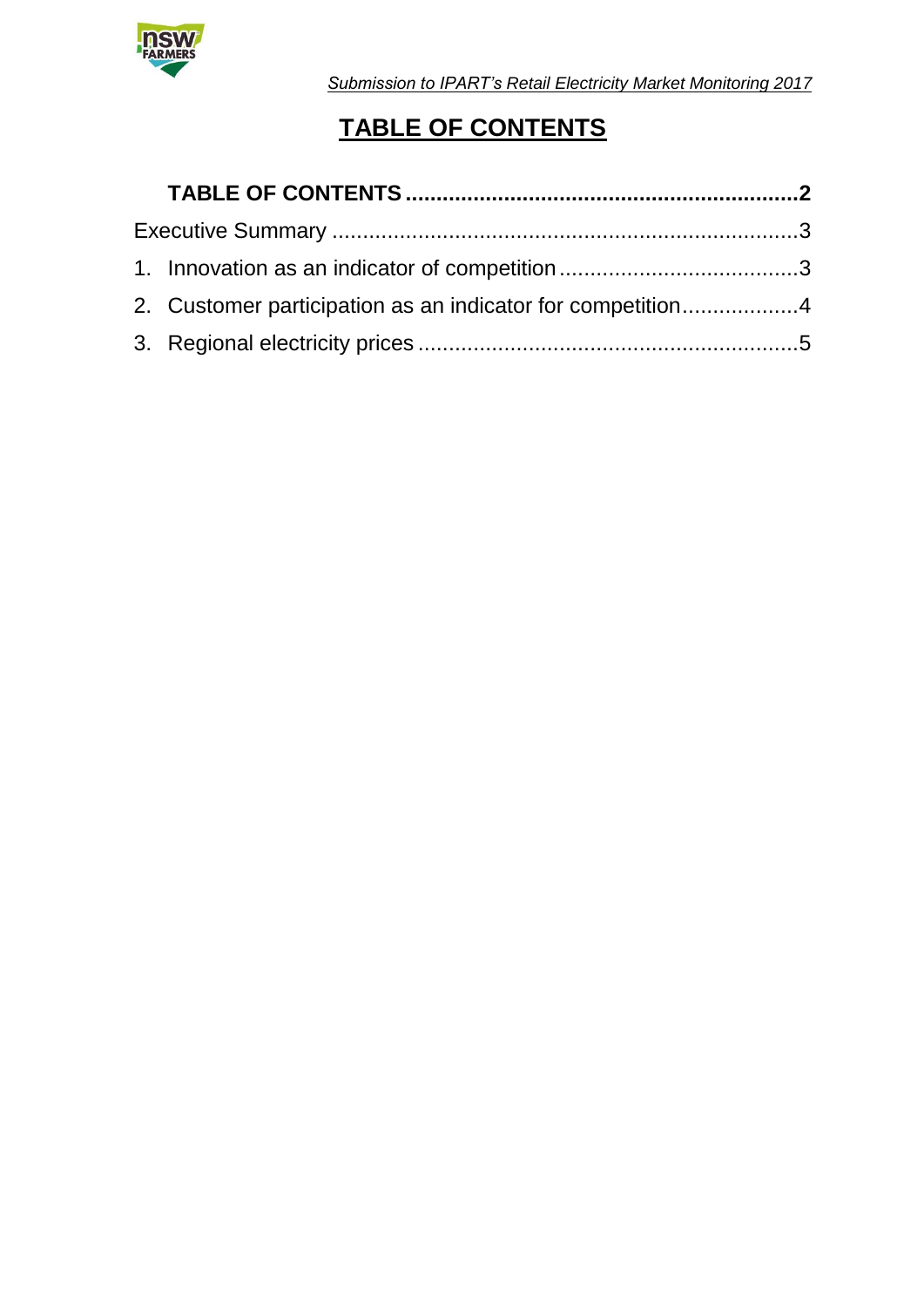

### **Executive Summary**

The New South Wales Farmers Association (the Association) welcomes the opportunity to provide comment on IPART's Retail Electricity Market Monitoring 2017. We support IPART's efforts in monitoring and ensuring the competitiveness of NSW's retail electricity market for residential and small business users. Farmer's, as residential electricity users and as operators of small businesses, clearly fall within this remit.

While the Association supports IPART's efforts in monitoring the retail electricity market, we disagree with IPART's previous conclusions that NSW markets are indeed competitive, particularly with respect to regional NSW. As such we do not feel that the market is providing our members with the best value on electricity.

The Association fundamentally disagrees with IPART's characterisation of the market as one of driving innovation, and would suggest that the proliferation of market offers has more to do with increasing price opaqueness and limiting price competition. The Association does not believe that previous IPART monitoring has adequately explained why up to 70% of consumers do not regularly participate in the market, and subsequently cannot support the conclusion that this level of participation does not raise concerns around the competitiveness of the market. Finally we do not believe that regional and rural users are getting the same benefits from competitive markets, as evidenced by the lower cost-savings achieved by switching from the standing offer to the best market offer.

To address these issues, the Association recommends that IPART:

- undertake analysis on consumer sentiment to determine whether consumers view the provision of electricity as a commodity product, and whether they view the market as an innovative market;
- undertake more in-depth analysis on consumer sentiment to determine why consumers find it 'too much of a hassle' to participate in the electricity market, despite the ability to make considerable cost-savigs;
- urge NSW and Federal Governments to increase activities that creates price transparency within the retail electricity market including more resources in promoting and improving the *Energy Made Easy* website, and consideration of regulatory requirements, such as a standard comparison rate for electricity market offers;
- continue its work to monitor the disparity between regional and metropolitan electricity prices; and
- provide greater context as to the significant price disparities between NSW's unregulated retail market compared to the regulated market in the ACT.

### **1. Innovation as an indicator of competition**

The Association fundamentally disagrees that the myriad of electricity offers available in the market is a sign of innovation, and that this innovation demonstrates the competitiveness of the retail electricity market. We believe that a more appropriate explanation for the number of offers is attempts by retailers to increase search and transaction costs for consumers, and create price opaqueness that will limit true price competition.

Despite assertions to the contrary, the retail electricity market is largely a commodity product/service. The reliability and quality of the product/service is dictated by the network infrastructure, which is the same regardless of which retail provider a customer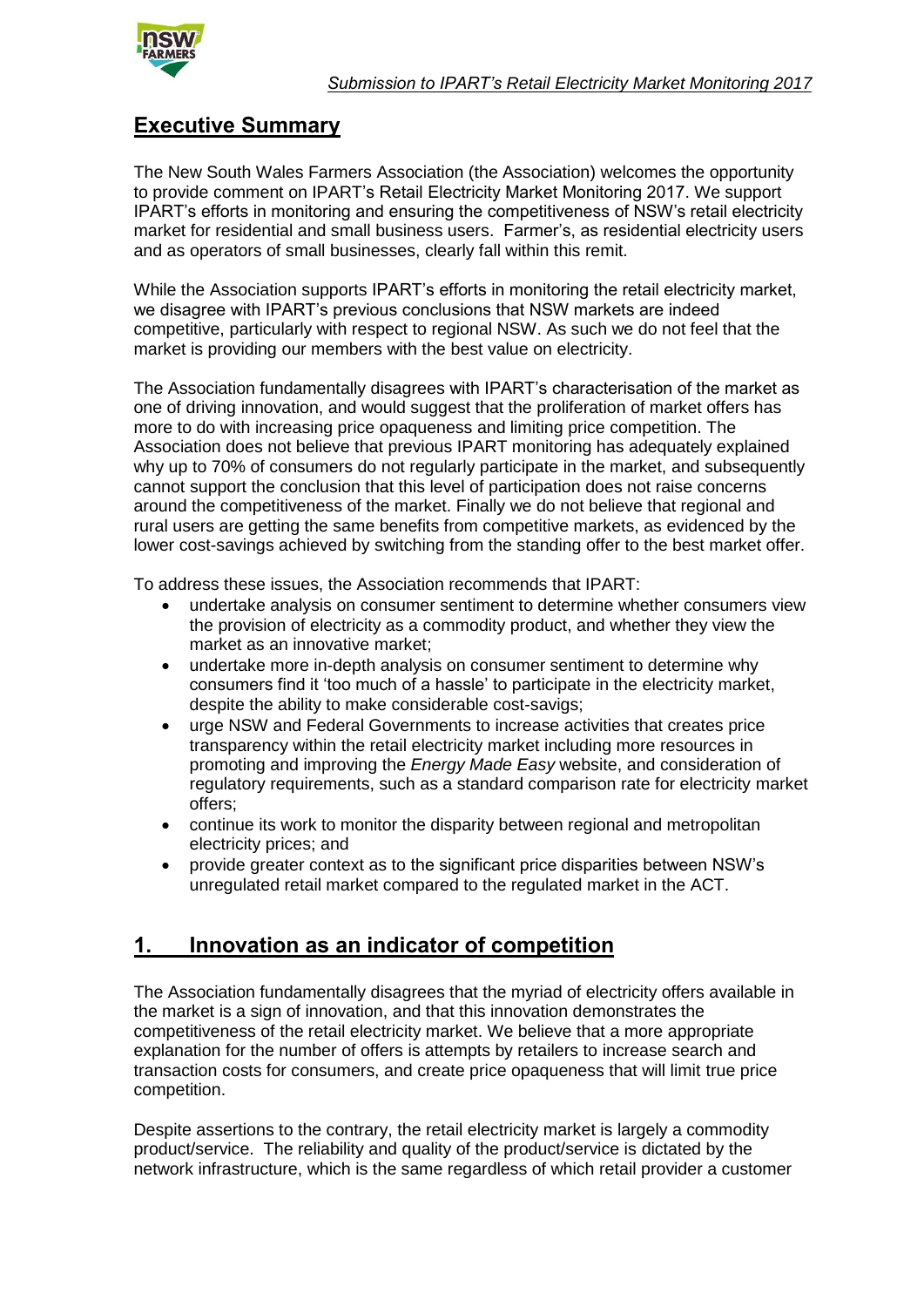

#### *Submission to IPART's Retail Electricity Market Monitoring 2017*

uses. In a competitive commodity market there is a tendency towards a single price, as prices are readily visible, and consumers will gravitate to the lowest market price. Significant price disparities and price opaqueness in such markets is an indication of monopolistic or oligopolistic power. This is particularly so for this highly concentrated market, where the three largest players hold over 90% of market share.

There are some limited differences in the market product offerings including the availability of feed-in tariffs, renewable energy, and demand-management programs. All these innovations, with the exception of demand-management programs, have been largely driven by government programs or public policy provisions. The market on its own was not responsible for the introduction of these innovations. Furthermore, it is highly contentious to characterise differences in prices or price structures as innovation.

As an example, over 90 electricity offers were found for residential customers looking for a fixed-rate plan in metropolitan Sydney using the Federal Government's *Energy Made Easy* comparator website. One major retailer offered 10 different plans, despite all plans offering feed-in tariffs, and all but one plan offering renewable energy (i.e. the products offered essentially the same). Furthermore, it was difficult to discern which offer was the cheapest, given the variety of discounts offered.

*Recommendation: IPART undertake analysis on consumer sentiment to determine whether consumers view electricity as a commodity product (i.e. do they perceive differences in quality and reliability between retailers), and whether they view the market as an innovative market.* 

#### **2. Customer participation as an indicator for competition**

The Association is surprised at how readily IPART has dismissed concerns that the overwhelming majority of customers do not actively engage in the retail electricity market. According to IPART's 2015-16 review, only around 30% of customers regularly shopped around for electricity providers, and the rate of switching between providers had decreased, despite significant savings from switching.

IPART has suggested that this is not an indication of lack of competition, stating: *"For some, the cost of their time to search for and switch to a cheaper deal outweighs their potential benefit from a lower bill. For these customers, not participating in the market is a rational choice."*

The Association suggests that lack of participation is a sign of an uncompetitive market if search costs are inflated by market participants to ensure that the cost of participating outweighs benefits. IPART's 2015-16 review highlighted consumer surveys that suggested that 25% of respondents did not actively participate as they felt ''it was too much of a hassle'' to engage. Was this because the respondent's time was too valuable, or was navigating this market too difficult? If the latter is true, then this is a clear sign of a non-competitive market. It should be noted that 10% of respondents failed to give any reason for their lack of participation in the electricity market.

The same survey found that 68% of respondents found navigating the electricity market more difficult than navigating highly complex insurance, telecommunications and bank services markets. It should be noted that regulators have found the banking services sector sufficiently complex for consumers that they have mandated comparison rates. This requires service providers to advertise a single price in a manner that is readily comparable between providers.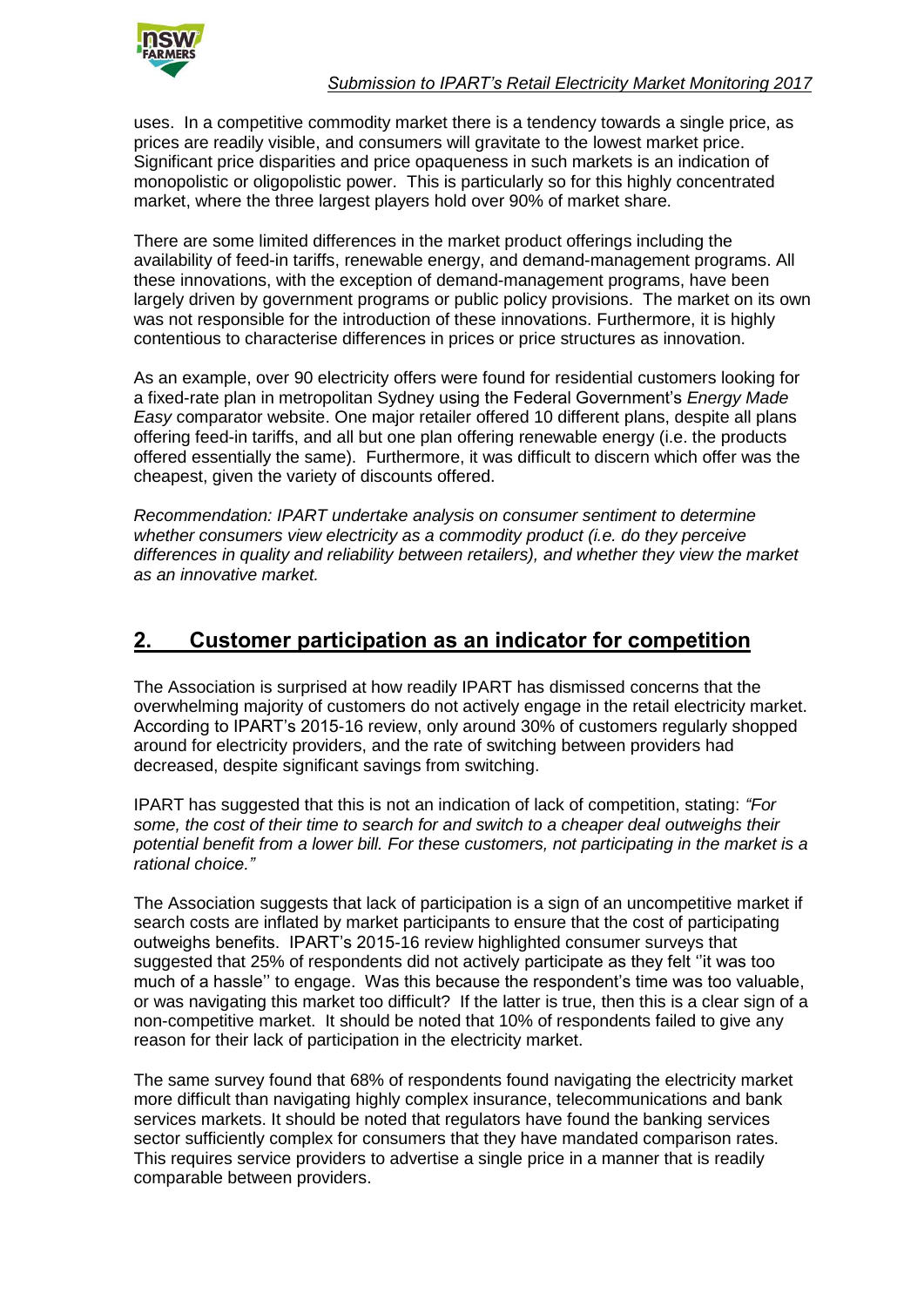

Similarly, the mere existence of the *Energy Made Easy* website is not the panacea to the problem of price opaqueness. IPART's 2015-16 review suggests that only 10% of consumers are aware of the website's existence. Furthermore, feedback from market participants suggest that the site fails to adequately cover all offers available, and even with the tools offered by the website, it is still difficult to discern what the best offer is.

The Association has had significant contact with its members who have found it extremely difficult to understand the financial implications of market offerings, particularly when switching from single-rate offers to time-of-use or dynamic demand tariff offers.

IPART's comparison of electricity market to the airline and telecommunications industries to suggest significant price differences are a function of competitive markets is wholly inadequate. The price disparities in these markets are not just a function of willingness to pay, but a function of extreme differences in quality and reliability of services, due to the significant differences in infrastructure used by service providers. This is not the case for electricity.

*Recommendation: IPART undertake more in-depth analysis on consumer sentiment to determine why consumers find it 'too much of a hassle' to participate in the electricity market.* 

*Recommendation: IPART to urge NSW and Federal Governments to increase activities that creates price transparency within the retail electricity market including significant resources in promoting and improving the Energy Made Easy website, and consideration of regulatory requirements, such as a standard comparison rate for electricity offers.* 

## **3. Regional electricity prices**

The Association does not believe that regional NSW is benefiting to the same extent from competitive retail electricity markets. In absolute terms, regional NSW pays more for electricity than metro areas. This might not be a function of an uncompetitive market, but the higher network costs of Essential Energy. However, the difference between the best market price and the standing offer is much smaller in regional NSW compared to metropolitan NSW. This is an indication of a less competitive market.

On 1 June 2017, residential plans were compared for a household of four, with no demand-management technologies, no pool, and connection to gas, using the *Energy Made Easy* comparator website. The following differences were identified between the highest standing offer and best market price registered for various locations on the three NSW electricity networks: